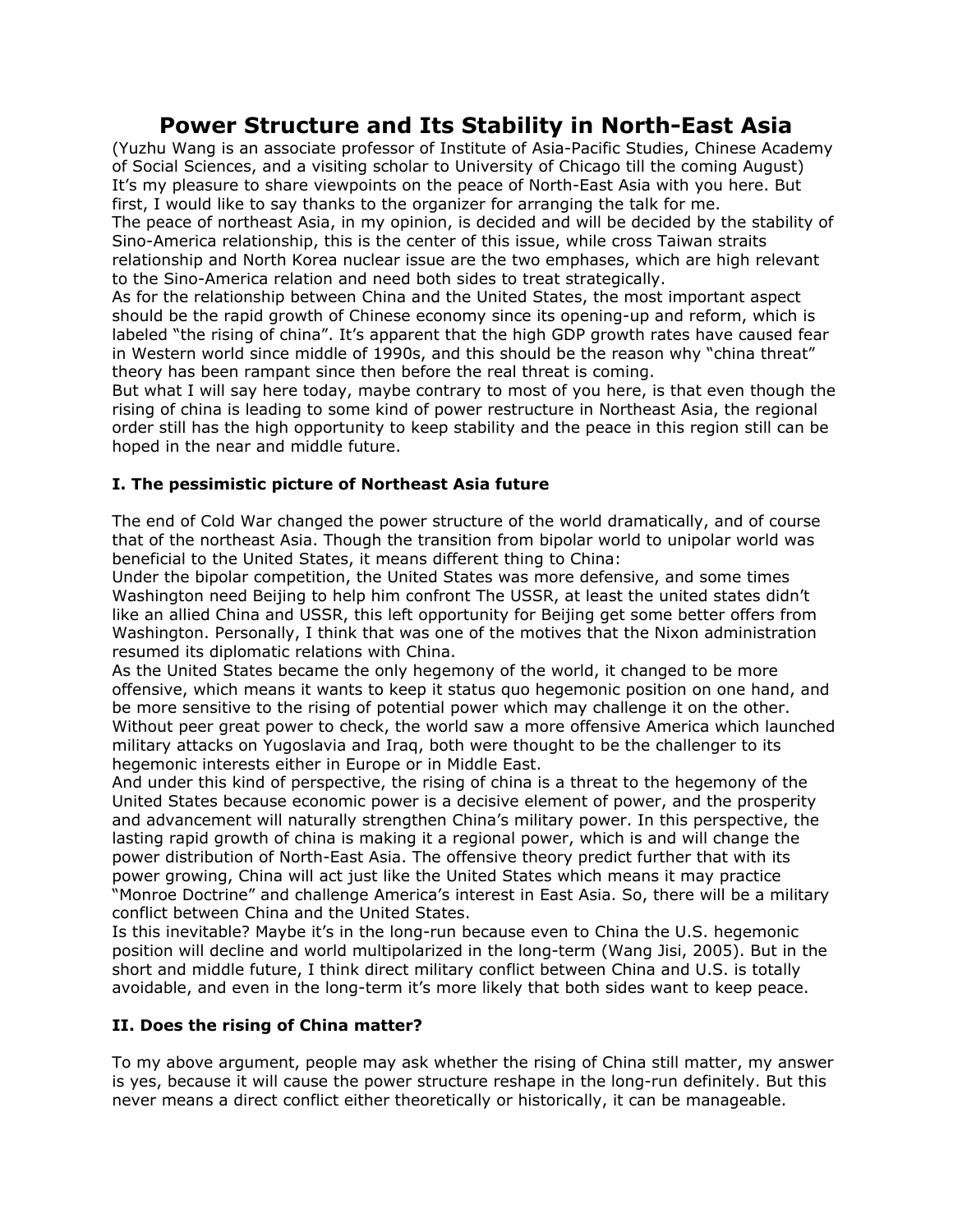### 1. The rising of China as a fact

After nearly 30 years growth, China is emerging as a regional power according to the traditional definition of power, which focuses on the population, territory, economic and other capabilities a state hold. After a 10.4% growth in 2005, china GDP experienced 10.7% growth last year, which led to a total GDP of \$2685 billion (1U.S. dollar=7.8RMB). Additionally, china's trade with the world was \$1761 billion and its foreign exchange reserve exceeded \$1000 billion last year. This economic development does increase china's power dramatically, and no one will deny this fact, although China's long-run growth is limited by many domestic problems, such as the distribution of its development benefits among different groups, the pollution and wastes, the bottleneck of infrastructure and so on. Chinese government tends to argue that its per capita GDP is still very low, and China is still developing country. This is also true, but this argument can change nothing because when we think about power, it's the comprehensive power in our mind, and it can make the issue even worse if the listener is offensive-minded.

#### 2. What theories predict?

Every policy maker made the decisions on their own perception, but just as Waltz argued persuasively, the perception can only made under a certain structure—which determined by the distribution of power among states at a certain time. The post cold war world and so Northeast Asia is unipolar, with the United States the only hegemony. "Hegemonic stability" theory argued that this is stable system because the hegemony will have the motive to keep the international regime going forwards, because the regime was usually set up by the hegemonic power based on their interests concern. But the hegemonic stability is unstable from the beginning, and the basic problem is that states experience different growth rates under this structure, which eventually cause the hegemonic war—emerging potential power(s) try to challenge the status quo power.

But this theory doesn't predict direct conflict between china and the United States, because whether the potential power chose to challenge the status quo hegemony depends on the benefit and cost calculation of the former, the potential power take action only when he believe there will positive gains. To the china's rising case, this means the ball is at the Beijing side. Personally, I believe china will not challenge the U.S. power in the near to middle future, just as Wang Jisi put it, "Indeed, a cooperative partnership with Washington is of primary importance to Beijing, where economic prosperity and social stability are now top concerns." and "It would be foolhardy for Beijing to challenge directly the international order and the institutions favored by the Western world."

While even this is true, the story is far from stop, structure realism emphasis the system restriction of states' actions, for example, states behave differently under a unipolar, bipolar or multipolar world. While any decision can only be made by some decision makers, based on their own perception to the structure. So the perceptions are still vital element in the process of decision making. While those VIPs of states policy may prefer defensive to offensive, or prefer offensive to defensive, they also vary in the believing whether others' intention of defensive or offensive can be distinct. When they prefer defensive to offensive, and believe they can separate other states' offensive intentions from those defensive ones, the structure will be more stable, while the world will be in danger when they believed the other side.

Offensive realists are those prefer offensive and believe that you can never know exactly what the other states will do, and even you know it now, you will make mistake if you hold the same believe for long-term because it can be changed with the transferring of the situation. So they think you never need troubled to know what others will do, what you need is take action based on your own judgment, and the rational choice for the hegemony is put down any potential challenger before it's full-fledged.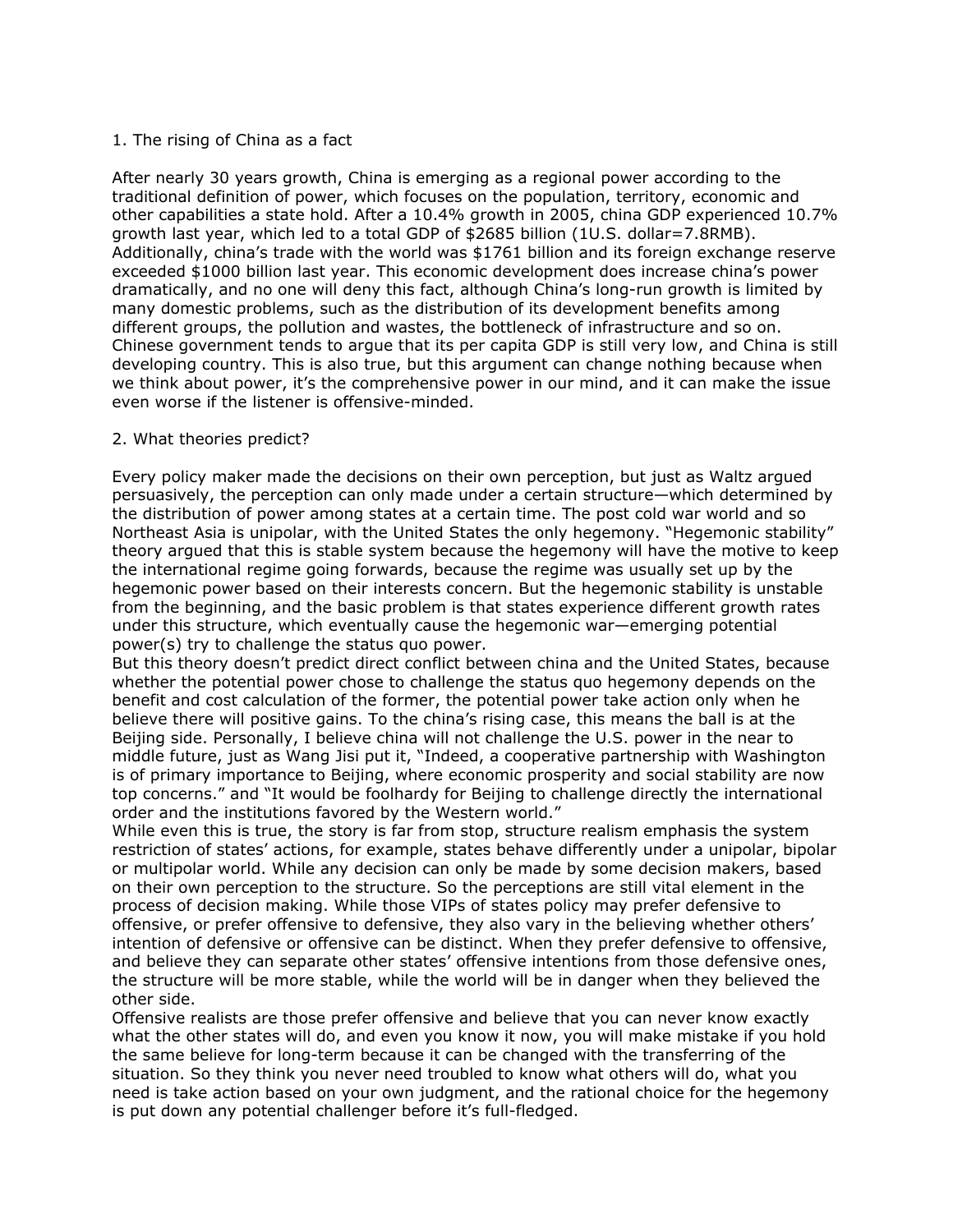According to this point, china's threat is impending and the American government should react to the rising of china seriously. This solution to international relations is simple, and it will be welcomed by any relevant policy maker if it's always feasible. But the real world has never been so simple, rational policy-makers will not take this kind of rush decision, especially when they faced with a big power like china. The logic is clear, you surely can weaken the challenger by practicing military attack and usually you will win, but that may also cause a rapid decline of your-self, which means opportunity to other potential power. And the history of the United States has shown that it not always behave offensively.

### 3. What the history tells us?

The Unties States, just like other hegemonies, do have the propensity of offensive, but it also shows defensive sometimes, and this is decided by its domestic politics. The invested groups of the America can be offensive or defensive to an issue, concerning their different interests and characters, and the final policy to some issue may be offensive or defensive depends on which group(s) is(are) dominant. I myself think that American policy is more offensive when the challenger is relatively weak and the cost of the offensive action is low, while when the cost of offensive practice seems high, the U.S. government tends to chose defensive.

During the world war II, facing a rising and offensive Germany, the U.S. government rational chose buck-passing policy when German try to conquer Europe, and show no offensive to Japan's aggressive action in Pacific region. John Mearheimer failed to provide any evidence to show that the United States had decided to attack Japan before the later assaulted the Pearl Harbor. Some scholars do argue that the U.S. government had compelled Japan to attack the Pearl Harbor, so that they can declare war with Japan, because the government faced strong opposition to practice war with Japan at that time. Be this argument true, it's only show that the government is limited by the domestic politics and it's difficult to be offensive.

While after the World War II when the America became hegemonic power, the world saw the Korean War, the Viet Nam War, while it kept peace with the USSR though it was only cold peace. The other punishments the U.S. government put during the post cold war are all on weak countries which are believed to be hostile-intentioned.

So, I argue here, even in the long-run, both sides of the Pacific Ocean will control themselves, and can keep cold peace at least.

# **III. The North Korean issue and the cross Taiwan straits relationship**

Many people think that these two issues are the source of the instability of North East Asia, I agree with it. But to me, attention concentrates on these issues just because the rising of china. And if the Sino-American relationship can keep stable, these issues should have most opportunity to be settled down properly. But there are differences between these two cases, Taiwan issues is the Sino-American issues itself in some extent, and the bottom line of Beijing to it is clear. If only the U.S. behaved rationally, they have the motivation to keep the status quo there. Because independent or reunited with mainland china of Taiwan will lead to lose of America's control of Taiwan, and also lose a measure to check mainland china in the long-run. While Beijing is also want to keep the situation unchanged at least in the middle future, because Beijing know Washington's action if he launched any aggressive action, at the same time, Beijing want to keep the status quo while waiting the opportunity of peaceful solve of this issue.

The North Korean issue is more complicated; corner by the poor domestic situation, Pyongyang may be more and more aggressive as its leader feel more threatened by the America. But different with Taiwan issue, no one can influence Kim Jong Il effectively, although china is and will be behave actively in the six-party talk because any worse situation happened on this neighbor will cause heavy security challenge to Beijing. Maybe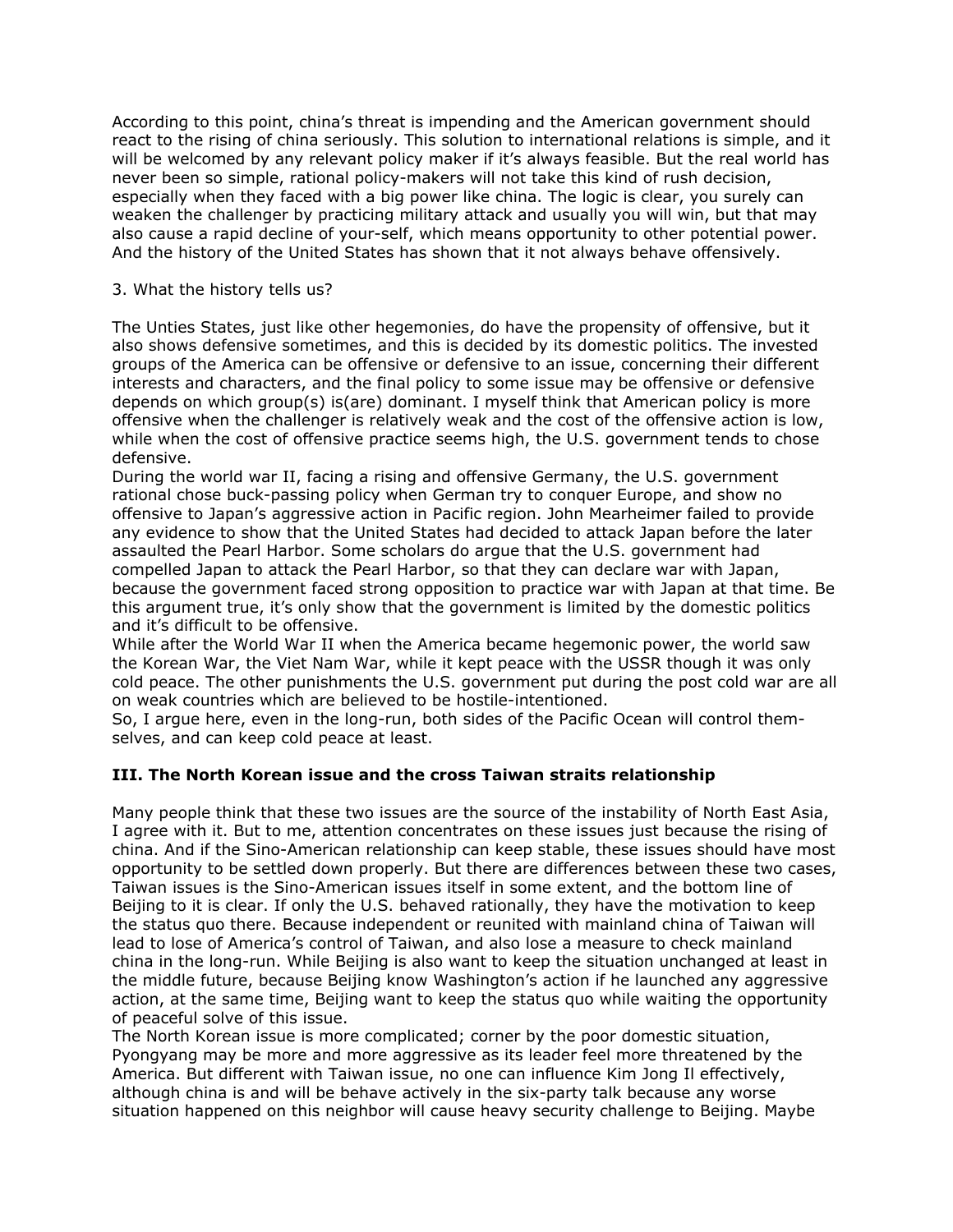the America should not push it too hard while seek to solve it through diplomatic method. Al though the nuclear test North Korea launched can be seen as a challenge to the authority of the United States, it is far from a real threaten to America, and even its threaten to South Korea and Japan have been exaggerated.

You may think I am too optimistic, but my argument also based on two other aspects of facts: the exaggerated economic power of China and the rationality of the United States.

## **IV. The other side of the coin: constraints on China's long-run growth**

Even for those offensive realists, their judgment of the conflict between China and the America is based on a long-run continuous growth of china economy. But it's obvious that they overlooked the constraints to china's GDP growth, and then exaggerated China's threat. Just as I mentioned above, behind the rapid GDP growth rates, it's the worsening of the cumulated problems companied the slow advancement of productivity, and the central government call for slow down the growth rate this year with the concern of bubble economy, which many economists have warned were emerging in the real estates industry since last year.

At the same time, under the pressure from western world, especially America, China began to appreciate its exchange rate to the U.S. dollars also since last year. Borne in mind the lessons of Japan, China refuse to appreciate Renminbi too fast, the exchange rate of U.S. dollar to RMB is now 1:7.8, and the pressure has far from alleviated. This will slow china's economic growth because it still depends heavily on exports and FDI, while the appreciated RMB will erode its comparative advantage in labor. So, the future of China's growth is uncertain.

### **V. The world needs a more generous hegemony**

The last but very important point to my argument is I believe that the U.S. government will behave rationally at most situations. Realists argue that great powers consider more about relative gains when dealing with international relations, because in a self-help world this is the rational choice. But I argue here, if they make choice rationally, they will not be offensive, instead, they should be defensive and more generous.

First, America is the only hegemony in a globalized world, and there is an international regime led by America, through which America can take some relative gains. Second, bilaterally, realists argue the relative gains concerns make cooperation impossible, but in fact, when one side would like to make concession, cooperation is available. And I think the rising china is one case: although china knows that the U.S. dominant world order is far from justice, it still works positively within this system, because Beijing learned that the only way to get justice treatment is accepting the injustice of the world order and cooperate with the leaders. And this is the real relationship between china and America. Some argues that by engaging china, the united states lose the relative gains, because china's GDP growth rates is higher than those of America, but only simple calculation can prove this argument is misleading. China should keep a 4-time higher GDP growth rate than America to maintain its GDP gap with America from being widened.

Third, though offensive is seemed to be a foolproof method to maintain hegemonic status, its cost may be forbiddingly high, especially when you try to put down a big country like china. Yes, America may win a war on china easily, but how about India, which is also experienced rapid growth, and how about Russia? After all, all countries are growth and become more powerful. America can never have enough power to conquer all these "potential" challengers, and if it really tries to do so, it may decline even quicker. So, the best way should be using the soft power, focus more on the international regime and be a generous hegemony. That means the hegemony should try best to solve international conflicts peacefully, and avoiding push too hard for those offenders. For example, after being labeled "evil", North Korea bombed its nuclear weapons and Iran